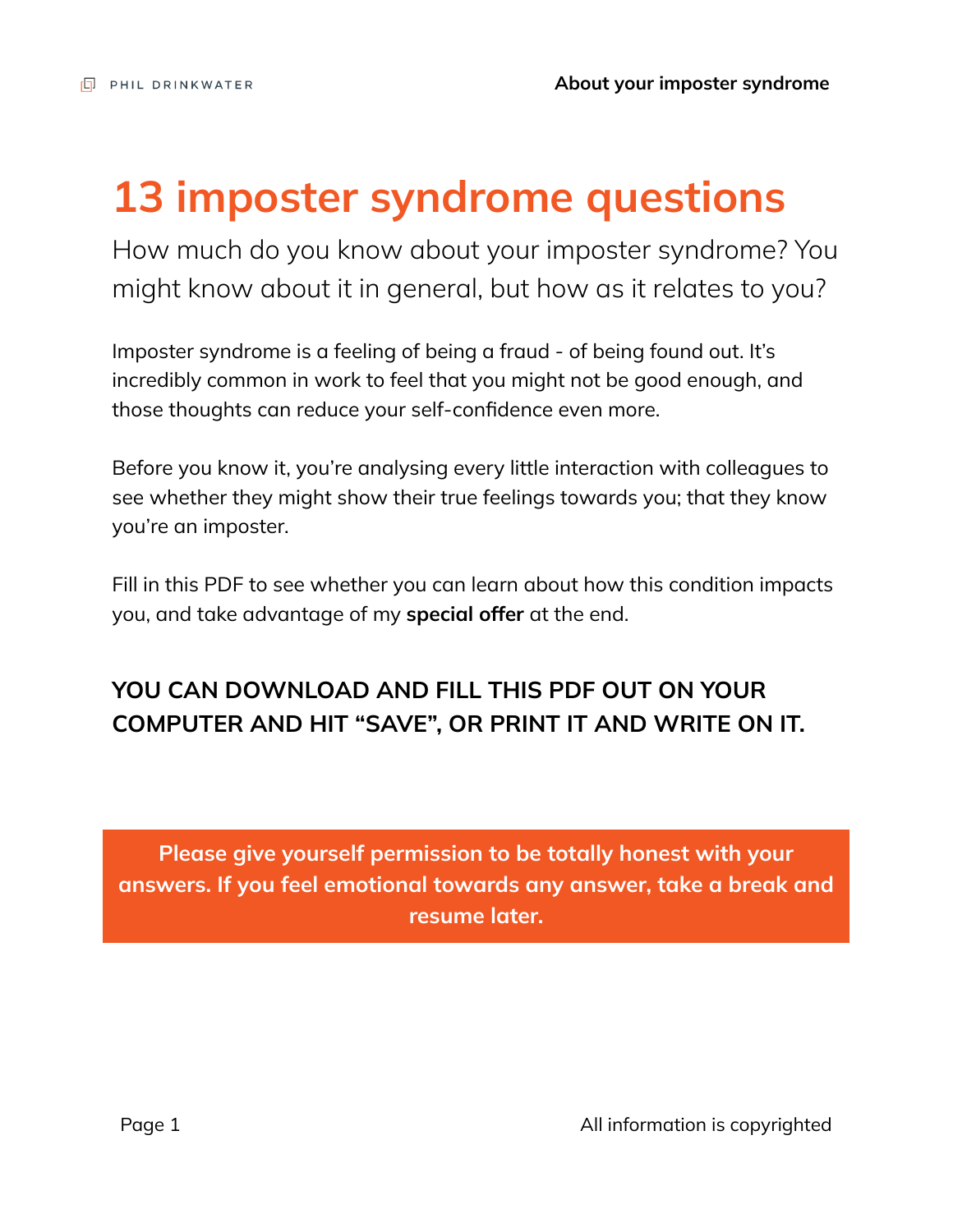1. What's one task that **makes** you feel like you're an imposter?

2. What's one task that **doesn't make** you feel like an imposter?

3. What's the **difference** between these tasks?

4. What **thoughts** go through your mind when you feel like an imposter?

5. What is the outcome you **imagine** when you "get found out"?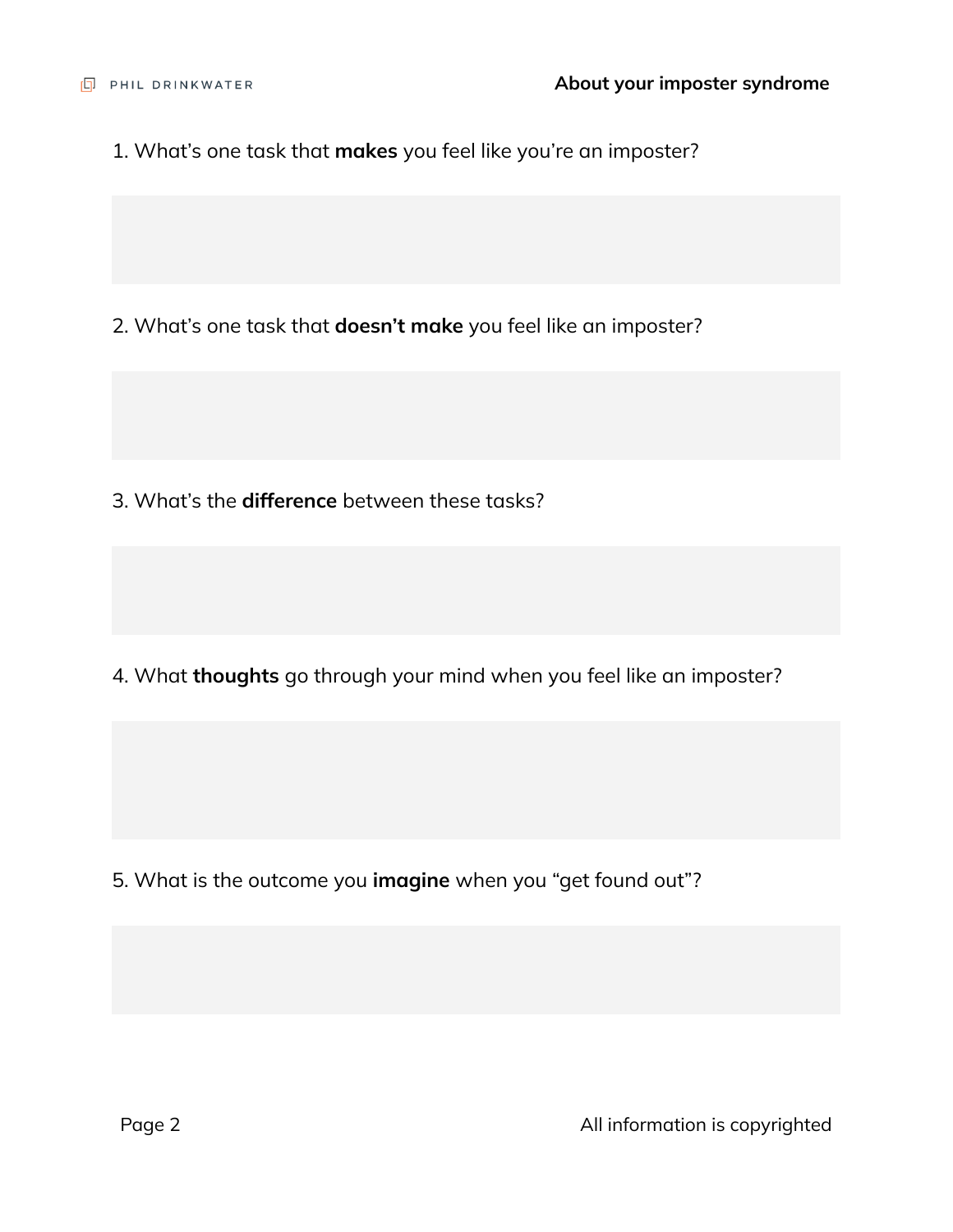- 6. Which **type** of imposter are you?
	- **The perfectionist** needs to make sure everything is *impossibly perfect*. They may suffer from delegation issues, be a micro-manager and focus on tiny errors rather than successes.
	- **The superwoman/man** will tend to work harder than others, struggle with downtime, sacrifice hobbies and continue with learning and training beyond any real need.
	- **The natural genius** will be very used to excelling, are used to being praised as "smart", can feel strong shame if they struggle at a task and so avoid challenges.
	- **The soloist** doesn't like asking for help and will tend to complete all work on their own, feeling like they don't want anyone's help.
	- **The expert** will tend to judge themselves by how much they know, shying away when they don't meet every criteria for a job, will upskill at every possible opportunity and never really feel like they know enough.

7. When you feel like an imposter, how strong is the urge to **compensate** for it by working harder, learning more, or any other coping mechanism? From 1 to 5.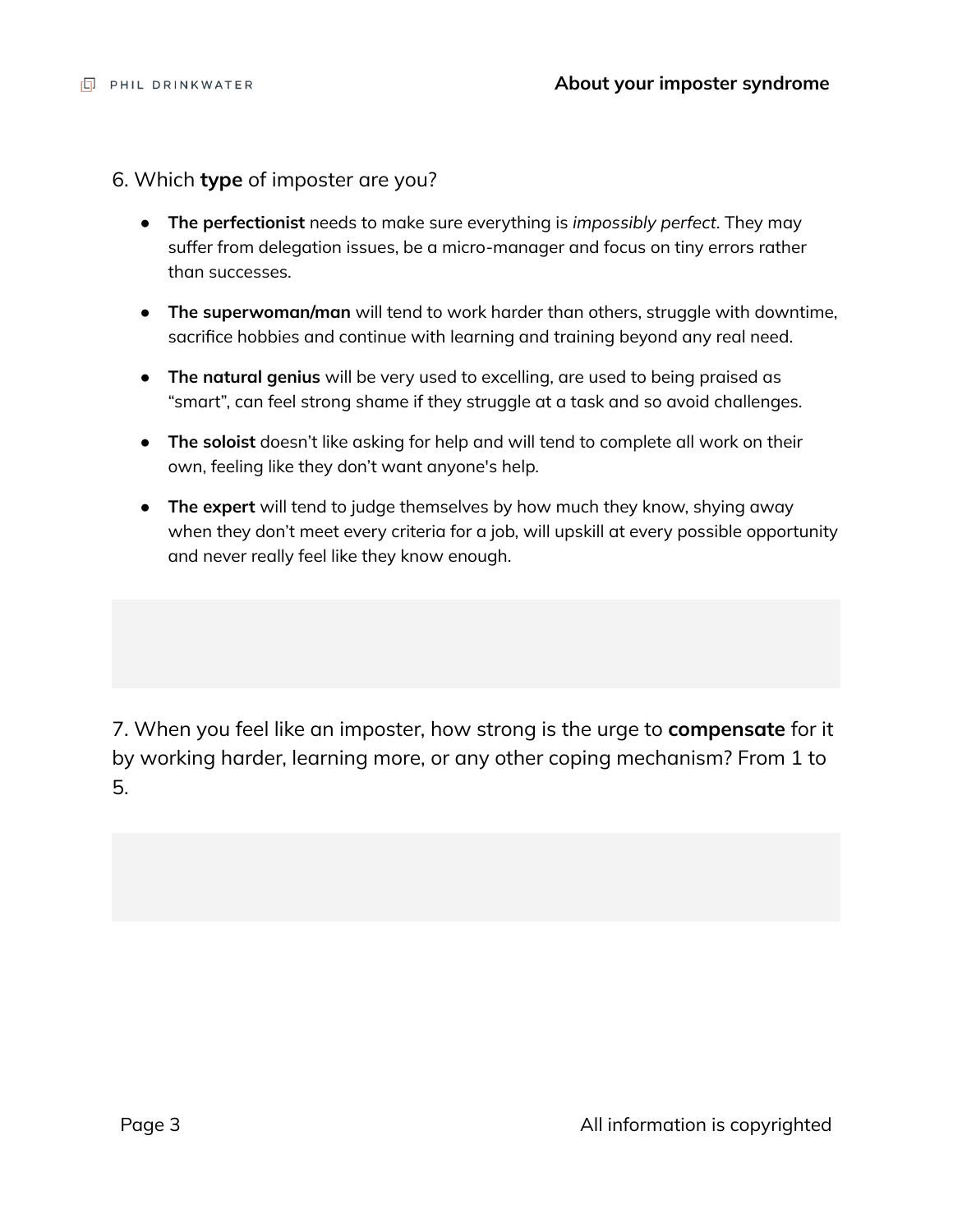8. How will life be if you **always** feel like an imposter? Describe this future.

9. How will life be different if you **don't** feel like an imposter any more? Describe any alternative future that comes to mind.

10. What does your feeling of imposter syndrome **hold you back** from achieving?

11. What is the **impact** of this?

12. What does feeling like an imposter **protect** you from?